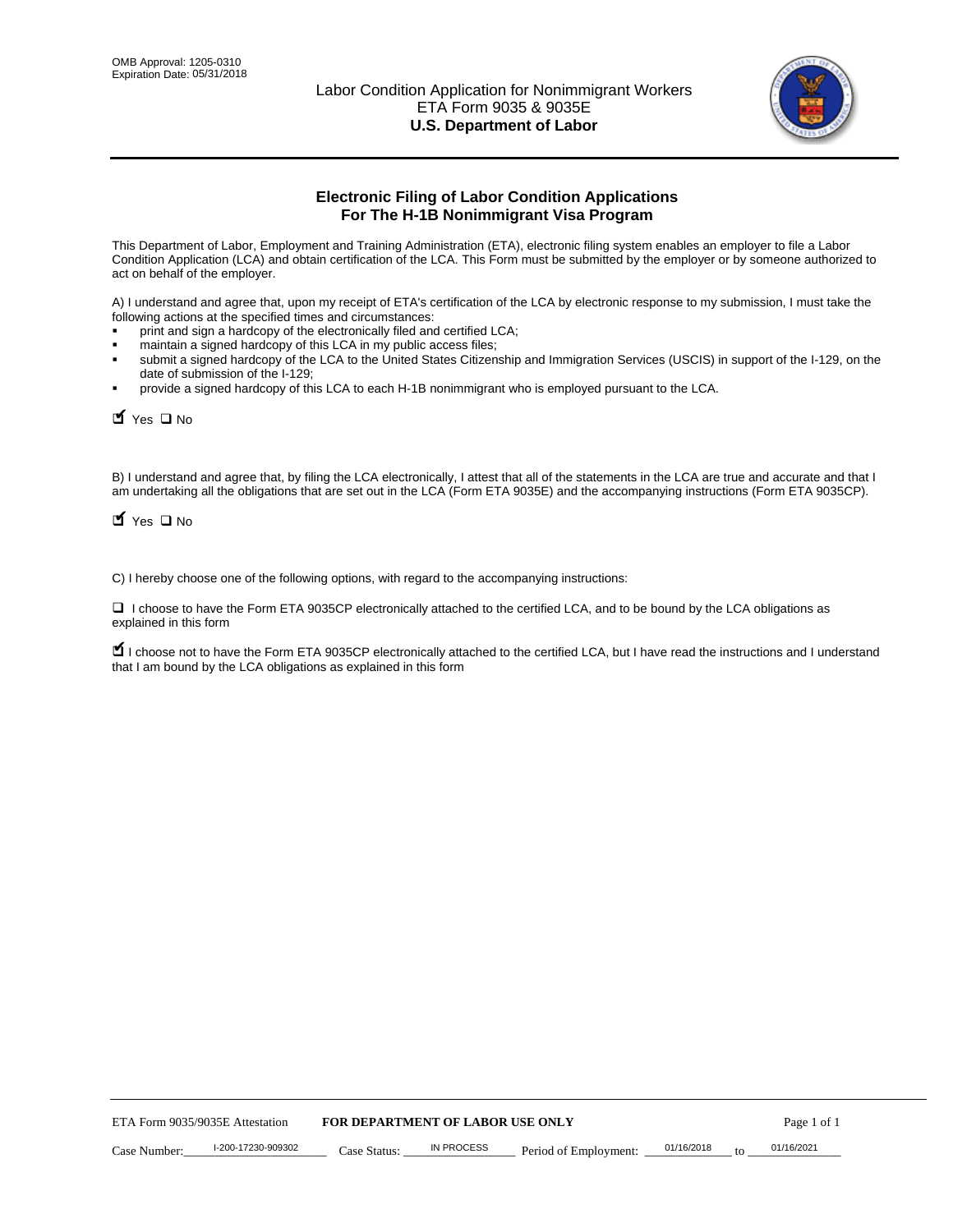# Labor Condition Application for Nonimmigrant Workers ETA Form 9035 & 9035E **U.S. Department of Labor**



*Please read and review the filing instructions carefully before completing the ETA Form 9035 or 9035E. A copy of the instructions can be found at http://www.foreignlaborcert.doleta.gov/. In accordance with Federal Regulations at 20 CFR 655.730(b), incomplete or obviously inaccurate Labor Condition Applications (LCAs) will not be certified by the Department of Labor. If the employer has received permission from the Administrator of the Office of Foreign Labor Certification to submit this form non-electronically, ALL required fields/items containing an asterisk ( \* ) must be completed as well as any fields/items where a response is conditional as indicated by the section ( § ) symbol.* 

# **A. Employment-Based Nonimmigrant Visa Information**

1. Indicate the type of visa classification supported by this application *(Write classification symbol)*: \*

### **B. Temporary Need Information**

|                                                                                                                                                                         | 1. Indicate the type of visa classification supported by this application (Write classification symbol): *<br>$H-1B$ |                                                 |                                              |                           |  |
|-------------------------------------------------------------------------------------------------------------------------------------------------------------------------|----------------------------------------------------------------------------------------------------------------------|-------------------------------------------------|----------------------------------------------|---------------------------|--|
| <b>B. Temporary Need Information</b>                                                                                                                                    |                                                                                                                      |                                                 |                                              |                           |  |
| 1. Job Title *<br>PROGRAMMER/ANALYST                                                                                                                                    |                                                                                                                      |                                                 |                                              |                           |  |
| 2. SOC (ONET/OES) code *<br>3. SOC (ONET/OES) occupation title *                                                                                                        |                                                                                                                      |                                                 |                                              |                           |  |
| 15-1131                                                                                                                                                                 | <b>COMPUTER PROGRAMMERS</b>                                                                                          |                                                 |                                              |                           |  |
| 4. Is this a full-time position? *                                                                                                                                      |                                                                                                                      |                                                 | <b>Period of Intended Employment</b>         |                           |  |
| $\blacksquare$ Yes<br>$\square$ No                                                                                                                                      | 5. Begin Date *<br>01/16/2018<br>(mm/dd/yyyy)                                                                        |                                                 | 6. End Date *<br>(mm/dd/yyyy)                | 01/16/2021                |  |
| 7. Worker positions needed/basis for the visa classification supported by this application                                                                              |                                                                                                                      |                                                 |                                              |                           |  |
| Total Worker Positions Being Requested for Certification *<br>1                                                                                                         |                                                                                                                      |                                                 |                                              |                           |  |
| Basis for the visa classification supported by this application<br>(indicate the total workers in each applicable category based on the total workers identified above) |                                                                                                                      |                                                 |                                              |                           |  |
| 0<br>a. New employment *                                                                                                                                                |                                                                                                                      | 0                                               | d. New concurrent employment *               |                           |  |
| b. Continuation of previously approved employment *<br>without change with the same employer                                                                            |                                                                                                                      | 0                                               | e. Change in employer *                      |                           |  |
| 0<br>0<br>c. Change in previously approved employment *<br>f. Amended petition *                                                                                        |                                                                                                                      |                                                 |                                              |                           |  |
| C. Employer Information                                                                                                                                                 |                                                                                                                      |                                                 |                                              |                           |  |
| 1. Legal business name *<br>MARLABS, INC                                                                                                                                |                                                                                                                      |                                                 |                                              |                           |  |
| 2. Trade name/Doing Business As (DBA), if applicable N/A                                                                                                                |                                                                                                                      |                                                 |                                              |                           |  |
| 3. Address 1 *<br>1 CORPORATE PLACE SOUTH                                                                                                                               |                                                                                                                      |                                                 |                                              |                           |  |
| 4. Address 2<br>N/A                                                                                                                                                     |                                                                                                                      |                                                 |                                              |                           |  |
| 5. City *<br><b>PISCATAWAY</b>                                                                                                                                          |                                                                                                                      | $\overline{6. \quad \text{State}}^*_{\quad NJ}$ |                                              | 7. Postal code *<br>08854 |  |
| 8. Country *<br>UNITED STATES OF AMERICA                                                                                                                                |                                                                                                                      | 9. Province<br>N/A                              |                                              |                           |  |
|                                                                                                                                                                         | 11. Extension $N/A$<br>10. Telephone number * 7326941000                                                             |                                                 |                                              |                           |  |
| 12. Federal Employer Identification Number (FEIN from IRS) *<br>541816287                                                                                               |                                                                                                                      | 541511                                          | 13. NAICS code (must be at least 4-digits) * |                           |  |
|                                                                                                                                                                         |                                                                                                                      |                                                 |                                              |                           |  |
| ETA Form 9035/9035E<br>I-200-17230-909302<br>Case Number:                                                                                                               | FOR DEPARTMENT OF LABOR USE ONLY<br>IN PROCESS<br>$Case$ Statue                                                      | Period of Employment:                           | 01/16/2018                                   | Page 1 of 5<br>01/16/2021 |  |

# **C. Employer Information**

| 1. Legal business name *<br>MARLABS, INC                     |                                              |                           |
|--------------------------------------------------------------|----------------------------------------------|---------------------------|
| 2. Trade name/Doing Business As (DBA), if applicable N/A     |                                              |                           |
| 3. Address 1 *<br>1 CORPORATE PLACE SOUTH                    |                                              |                           |
| 4. Address 2<br>N/A                                          |                                              |                           |
| 5. City *<br><b>PISCATAWAY</b>                               | 6. State *<br><b>NJ</b>                      | 7. Postal code *<br>08854 |
| 8. Country *                                                 | 9. Province                                  |                           |
| UNITED STATES OF AMERICA                                     | N/A                                          |                           |
| 10. Telephone number *<br>7326941000                         | 11. Extension<br>N/A                         |                           |
| 12. Federal Employer Identification Number (FEIN from IRS) * | 13. NAICS code (must be at least 4-digits) * |                           |
| 541816287                                                    | 541511                                       |                           |

# ETA Form 9035/9035E **FOR DEPARTMENT OF LABOR USE ONLY** Page 1 of 5<br>Case Number: 1-200-17230-909302 Case Status: IN PROCESS Period of Employment: 01/16/2018 to 01/16/2021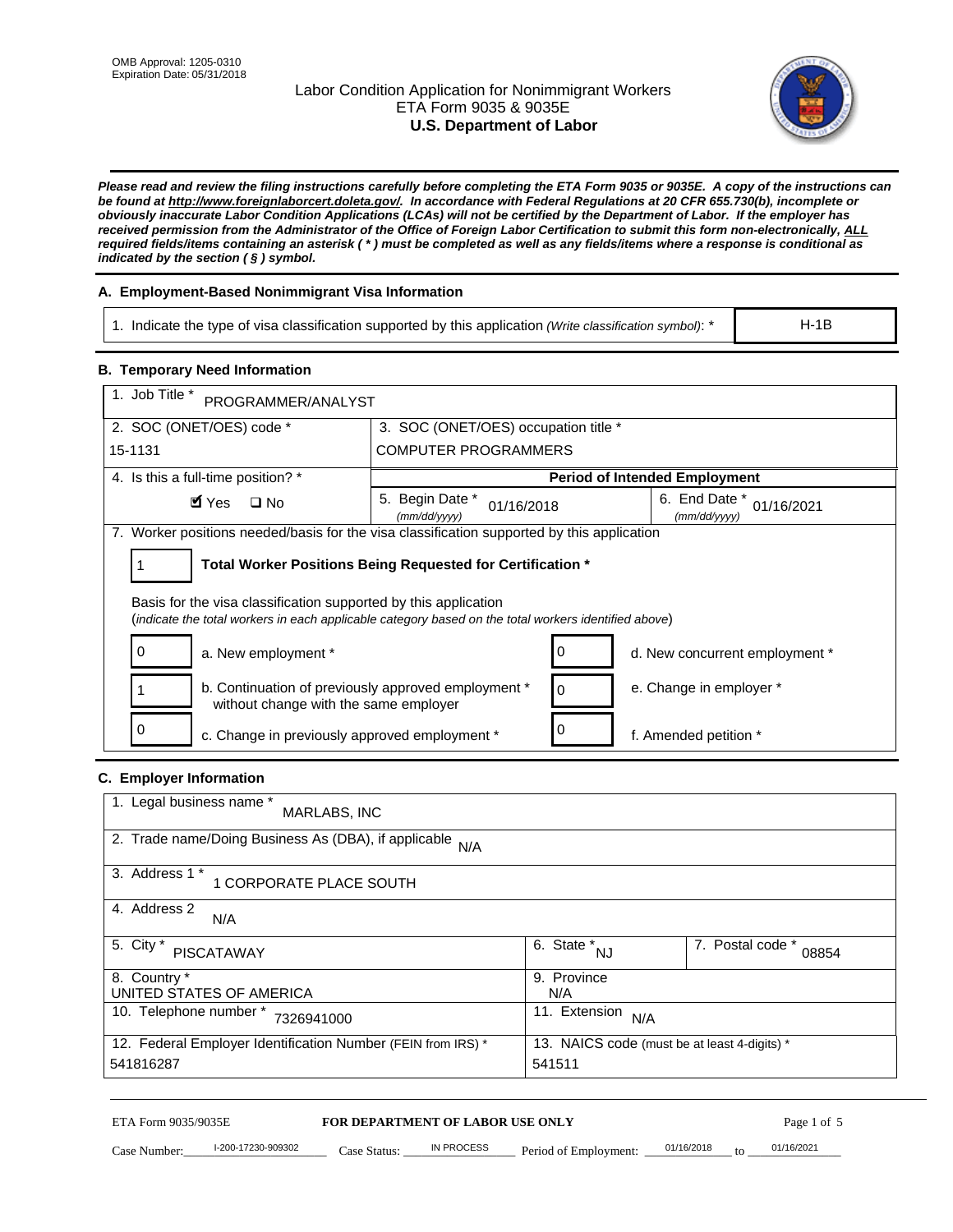

# **D. Employer Point of Contact Information**

**Important Note**: The information contained in this Section must be that of an employee of the employer who is authorized to act on behalf of the employer in labor certification matters. The information in this Section must be different from the agent or attorney information listed in Section E, unless the attorney is an employee of the employer.

| 1. Contact's last (family) name *                  | 2. First (given) name * |                         | 3. Middle name(s) *       |  |
|----------------------------------------------------|-------------------------|-------------------------|---------------------------|--|
| <b>VIDYADHARAN</b>                                 | <b>SANJAY</b>           |                         | NA.                       |  |
| 4. Contact's job title *<br><b>GENERAL COUNSEL</b> |                         |                         |                           |  |
| 5. Address 1 *<br>1 CORPORATE PLACE SOUTH          |                         |                         |                           |  |
| 6. Address 2<br>N/A                                |                         |                         |                           |  |
| 7. City $*$<br><b>PISCATAWAY</b>                   |                         | 8. State *<br><b>NJ</b> | 9. Postal code *<br>08854 |  |
| 10. Country *                                      |                         | 11. Province            |                           |  |
| UNITED STATES OF AMERICA                           |                         | N/A                     |                           |  |
| 12. Telephone number *<br>Extension<br>13.         |                         | 14. E-Mail address      |                           |  |
| 7326941000<br>1600                                 |                         | SANJAY@MARLABS.COM      |                           |  |

# **E. Attorney or Agent Information (If applicable)**

| VIDYADHARAN                                                                                                                                         | SANJAY                           |                                           |                                          | <b>NA</b>                    |                                                      |             |
|-----------------------------------------------------------------------------------------------------------------------------------------------------|----------------------------------|-------------------------------------------|------------------------------------------|------------------------------|------------------------------------------------------|-------------|
| 4. Contact's job title * GENERAL COUNSEL                                                                                                            |                                  |                                           |                                          |                              |                                                      |             |
| 5. Address 1 * 1 CORPORATE PLACE SOUTH                                                                                                              |                                  |                                           |                                          |                              |                                                      |             |
| 6. Address 2<br>N/A                                                                                                                                 |                                  |                                           |                                          |                              |                                                      |             |
| 7. City * PISCATAWAY                                                                                                                                |                                  | $\overline{\phantom{a}}$ 8. State $^*$ NJ |                                          | 9. Postal code *             | 08854                                                |             |
| 10. Country *<br>UNITED STATES OF AMERICA                                                                                                           |                                  | 11. Province<br>N/A                       |                                          |                              |                                                      |             |
| 12. Telephone number *<br>7326941000                                                                                                                | 13. Extension<br>1600            |                                           | 14. E-Mail address<br>SANJAY@MARLABS.COM |                              |                                                      |             |
| E. Attorney or Agent Information (If applicable)                                                                                                    |                                  |                                           |                                          |                              |                                                      |             |
| 1. Is the employer represented by an attorney or agent in the filing of this application? *<br>If "Yes", complete the remainder of Section E below. |                                  |                                           |                                          |                              | $\Box$ Yes                                           | <b>A</b> No |
| 2. Attorney or Agent's last (family) name §                                                                                                         | 3. First (given) name $\S$       |                                           |                                          |                              | 4. Middle name(s) $\sqrt{s}$                         |             |
| N/A                                                                                                                                                 | N/A                              |                                           |                                          | N/A                          |                                                      |             |
| 5. Address 1 $\frac{1}{9}$ N/A                                                                                                                      |                                  |                                           |                                          |                              |                                                      |             |
| 6. Address 2<br>N/A                                                                                                                                 |                                  |                                           |                                          |                              |                                                      |             |
| $7.$ City $\frac{1}{9}$<br>N/A                                                                                                                      |                                  | N/A                                       | 8. State §<br>9. Postal code §<br>N/A    |                              |                                                      |             |
| 10. Country §<br>N/A                                                                                                                                |                                  | 11. Province<br>N/A                       |                                          |                              |                                                      |             |
| 12. Telephone number §                                                                                                                              | 13. Extension                    | 14. E-Mail address                        |                                          |                              |                                                      |             |
| N/A                                                                                                                                                 | N/A                              | N/A                                       |                                          |                              |                                                      |             |
| 15. Law firm/Business name §                                                                                                                        |                                  |                                           |                                          | 16. Law firm/Business FEIN § |                                                      |             |
| N/A                                                                                                                                                 |                                  |                                           | N/A                                      |                              |                                                      |             |
| 17. State Bar number (only if attorney) §                                                                                                           |                                  |                                           | standing (only if attorney) §            |                              | 18. State of highest court where attorney is in good |             |
| N/A                                                                                                                                                 |                                  | N/A                                       |                                          |                              |                                                      |             |
| 19. Name of the highest court where attorney is in good standing (only if attorney) §                                                               |                                  |                                           |                                          |                              |                                                      |             |
| N/A                                                                                                                                                 |                                  |                                           |                                          |                              |                                                      |             |
|                                                                                                                                                     |                                  |                                           |                                          |                              |                                                      |             |
|                                                                                                                                                     |                                  |                                           |                                          |                              |                                                      |             |
|                                                                                                                                                     |                                  |                                           |                                          |                              |                                                      |             |
|                                                                                                                                                     |                                  |                                           |                                          |                              |                                                      |             |
|                                                                                                                                                     |                                  |                                           |                                          |                              |                                                      |             |
|                                                                                                                                                     |                                  |                                           |                                          |                              |                                                      |             |
|                                                                                                                                                     |                                  |                                           |                                          |                              |                                                      |             |
| ETA Form 9035/9035E                                                                                                                                 | FOR DEPARTMENT OF LABOR USE ONLY |                                           |                                          |                              | Page 2 of 5                                          |             |
| I-200-17230-909302                                                                                                                                  | <b>IN PROCESS</b>                |                                           |                                          | 01/16/2018                   | 01/16/2021                                           |             |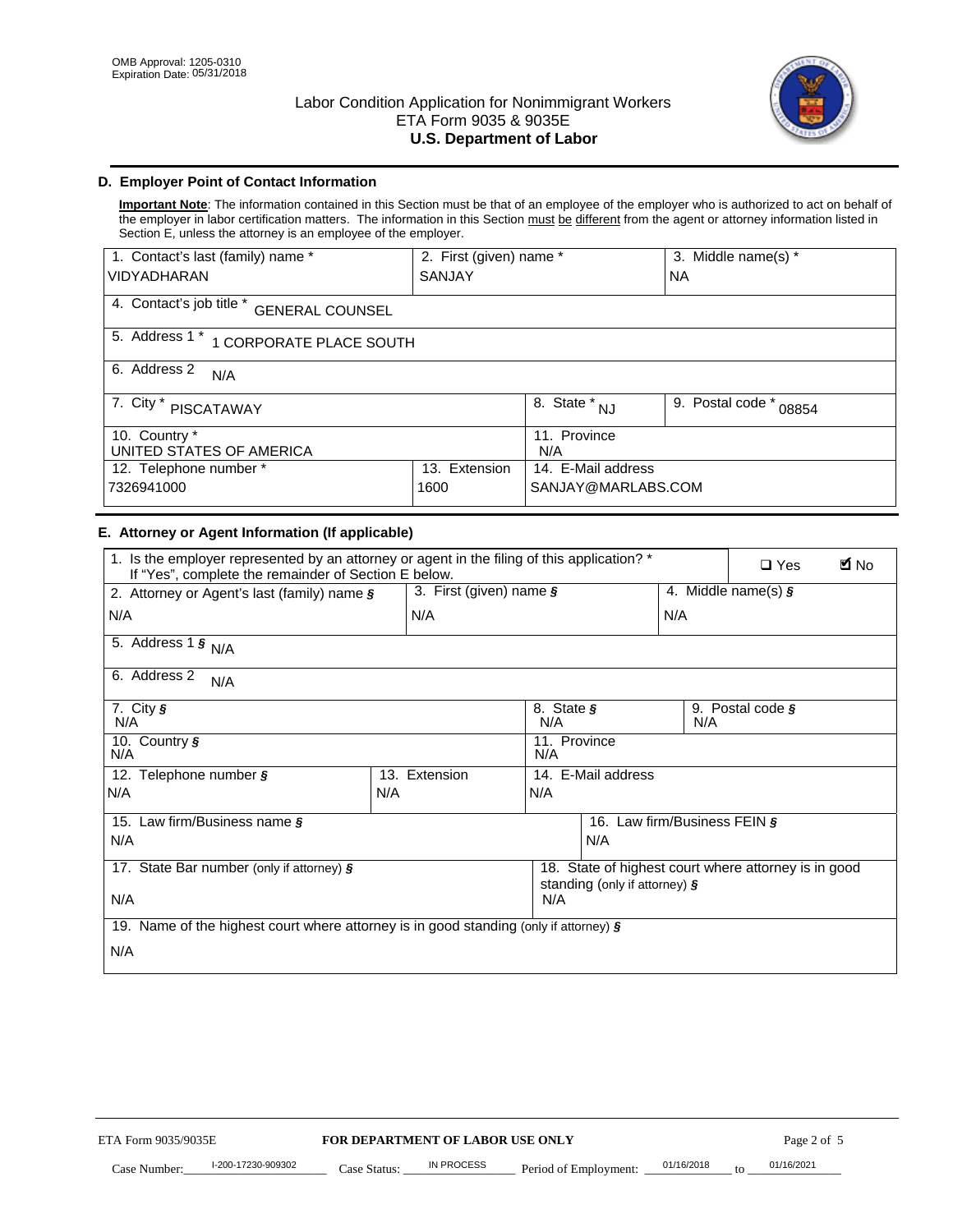**F. Rate of Pay** 

# Labor Condition Application for Nonimmigrant Workers ETA Form 9035 & 9035E **U.S. Department of Labor**



| <b>F.</b> Rate of Pay          |                                                  |
|--------------------------------|--------------------------------------------------|
| 1. Wage Rate (Required)        | 2. Per: (Choose only one) *                      |
| 62300.00<br>From: \$<br>$\ast$ |                                                  |
| N/A<br>To: S                   | □ Week □ Bi-Weekly □ Month ■ Year<br>$\Box$ Hour |

## **G. Employment and Prevailing Wage Information**

#### *a. Place of Employment 1*

| From: \$                                                                                    | 62300.00<br>$\ast$<br>To: $\S$<br>N/A                                                                                                                                                                                                                                                                                                                                                                                                                                                                                                                                                                                                                                                                                                                                                                                                                                                                                                                                                                                                                                                                                                                                                                                                | $\Box$ Hour                                                                         | $\Box$ Week $\Box$ Bi-Weekly                                         | $\blacksquare$ Year<br>$\Box$ Month |
|---------------------------------------------------------------------------------------------|--------------------------------------------------------------------------------------------------------------------------------------------------------------------------------------------------------------------------------------------------------------------------------------------------------------------------------------------------------------------------------------------------------------------------------------------------------------------------------------------------------------------------------------------------------------------------------------------------------------------------------------------------------------------------------------------------------------------------------------------------------------------------------------------------------------------------------------------------------------------------------------------------------------------------------------------------------------------------------------------------------------------------------------------------------------------------------------------------------------------------------------------------------------------------------------------------------------------------------------|-------------------------------------------------------------------------------------|----------------------------------------------------------------------|-------------------------------------|
| G. Employment and Prevailing Wage Information<br>a. Place of Employment 1                   | Important Note: It is important for the employer to define the place of intended employment with as much geographic specificity as possible<br>The place of employment address listed below must be a physical location and cannot be a P.O. Box. The employer may use this section<br>to identify up to three (3) physical locations and corresponding prevailing wages covering each location where work will be performed and<br>the electronic system will accept up to 3 physical locations and prevailing wage information. If the employer has received approval from the<br>Department of Labor to submit this form non-electronically and the work is expected to be performed in more than one location, an<br>attachment must be submitted in order to complete this section.                                                                                                                                                                                                                                                                                                                                                                                                                                             |                                                                                     |                                                                      |                                     |
| 1. Address 1 *<br>9700 NW 112TH AVE                                                         |                                                                                                                                                                                                                                                                                                                                                                                                                                                                                                                                                                                                                                                                                                                                                                                                                                                                                                                                                                                                                                                                                                                                                                                                                                      |                                                                                     |                                                                      |                                     |
| 2. Address 2                                                                                |                                                                                                                                                                                                                                                                                                                                                                                                                                                                                                                                                                                                                                                                                                                                                                                                                                                                                                                                                                                                                                                                                                                                                                                                                                      |                                                                                     |                                                                      |                                     |
| 3. City $*$<br><b>MEDLEY</b><br>5. State/District/Territory *<br>FL                         |                                                                                                                                                                                                                                                                                                                                                                                                                                                                                                                                                                                                                                                                                                                                                                                                                                                                                                                                                                                                                                                                                                                                                                                                                                      |                                                                                     | 4. County *<br><b>MIAMI-DADE COUNTY</b><br>6. Postal code *<br>33178 |                                     |
|                                                                                             | Prevailing Wage Information (corresponding to the place of employment location listed above)                                                                                                                                                                                                                                                                                                                                                                                                                                                                                                                                                                                                                                                                                                                                                                                                                                                                                                                                                                                                                                                                                                                                         |                                                                                     |                                                                      |                                     |
| 7. Agency which issued prevailing wage §<br>N/A                                             |                                                                                                                                                                                                                                                                                                                                                                                                                                                                                                                                                                                                                                                                                                                                                                                                                                                                                                                                                                                                                                                                                                                                                                                                                                      | N/A                                                                                 | 7a. Prevailing wage tracking number (if applicable) §                |                                     |
| 8. Wage level *                                                                             | <b>M</b><br>$\Box$<br>$\Box$<br>III                                                                                                                                                                                                                                                                                                                                                                                                                                                                                                                                                                                                                                                                                                                                                                                                                                                                                                                                                                                                                                                                                                                                                                                                  | $\Box$ IV<br>$\Box$ N/A                                                             |                                                                      |                                     |
| 9. Prevailing wage *<br>S                                                                   | 62254.00                                                                                                                                                                                                                                                                                                                                                                                                                                                                                                                                                                                                                                                                                                                                                                                                                                                                                                                                                                                                                                                                                                                                                                                                                             | 10. Per: (Choose only one) *<br>$\Box$ Hour<br>$\square$ Week                       | □ Bi-Weekly                                                          | ■ Year<br>$\Box$ Month              |
| 11. Prevailing wage source (Choose only one) *                                              | <b>¤</b> OES<br><b>CBA</b><br>$\Box$                                                                                                                                                                                                                                                                                                                                                                                                                                                                                                                                                                                                                                                                                                                                                                                                                                                                                                                                                                                                                                                                                                                                                                                                 | □ SCA<br>DBA<br>$\Box$                                                              | □                                                                    | Other                               |
| 11a. Year source published *                                                                | specify source $\boldsymbol{\S}$                                                                                                                                                                                                                                                                                                                                                                                                                                                                                                                                                                                                                                                                                                                                                                                                                                                                                                                                                                                                                                                                                                                                                                                                     | 11b. If "OES", and SWA/NPC did not issue prevailing wage OR "Other" in question 11, |                                                                      |                                     |
| 2017                                                                                        | OFLC ONLINE DATA CENTER                                                                                                                                                                                                                                                                                                                                                                                                                                                                                                                                                                                                                                                                                                                                                                                                                                                                                                                                                                                                                                                                                                                                                                                                              |                                                                                     |                                                                      |                                     |
| H. Employer Labor Condition Statements                                                      |                                                                                                                                                                                                                                                                                                                                                                                                                                                                                                                                                                                                                                                                                                                                                                                                                                                                                                                                                                                                                                                                                                                                                                                                                                      |                                                                                     |                                                                      |                                     |
| summarized below:<br>(1)<br>(2)<br>workers similarly employed.<br>(3)<br>employment.<br>(4) | <b>Important Note:</b> In order for your application to be processed, you MUST read Section H of the Labor Condition Application - General<br>Instructions Form ETA 9035CP under the heading "Employer Labor Condition Statements" and agree to all four (4) labor condition statements<br>Wages: Pay nonimmigrants at least the local prevailing wage or the employer's actual wage, whichever is higher, and pay for non-<br>productive time. Offer nonimmigrants benefits on the same basis as offered to U.S. workers.<br><b>Working Conditions:</b> Provide working conditions for nonimmigrants which will not adversely affect the working conditions of<br>Strike, Lockout, or Work Stoppage: There is no strike, lockout, or work stoppage in the named occupation at the place of<br>Notice: Notice to union or to workers has been or will be provided in the named occupation at the place of employment. A copy of<br>this form will be provided to each nonimmigrant worker employed pursuant to the application.<br>1. I have read and agree to Labor Condition Statements 1, 2, 3, and 4 above and as fully explained in Section H<br>of the Labor Condition Application - General Instructions - Form ETA 9035CP. * |                                                                                     |                                                                      | <b>Ø</b> Yes<br>$\square$ No        |
| ETA Form 9035/9035E                                                                         | <b>FOR DEPARTMENT OF LABOR USE ONLY</b>                                                                                                                                                                                                                                                                                                                                                                                                                                                                                                                                                                                                                                                                                                                                                                                                                                                                                                                                                                                                                                                                                                                                                                                              |                                                                                     |                                                                      | Page 3 of 5                         |
| I-200-17230-909302<br>Case Number:                                                          | IN PROCESS<br>Case Status: .                                                                                                                                                                                                                                                                                                                                                                                                                                                                                                                                                                                                                                                                                                                                                                                                                                                                                                                                                                                                                                                                                                                                                                                                         | Period of Employment:                                                               | 01/16/2018                                                           | 01/16/2021                          |

#### **H. Employer Labor Condition Statements**

- (1) **Wages:** Pay nonimmigrants at least the local prevailing wage or the employer's actual wage, whichever is higher, and pay for nonproductive time. Offer nonimmigrants benefits on the same basis as offered to U.S. workers.
- (2) **Working Conditions:** Provide working conditions for nonimmigrants which will not adversely affect the working conditions of workers similarly employed.
- (3) **Strike, Lockout, or Work Stoppage:** There is no strike, lockout, or work stoppage in the named occupation at the place of employment.
- (4) **Notice:** Notice to union or to workers has been or will be provided in the named occupation at the place of employment. A copy of this form will be provided to each nonimmigrant worker employed pursuant to the application.

| 1. I have read and agree to Labor Condition Statements 1, 2, 3, and 4 above and as fully explained in Section H | <b>M</b> Yes <b>□</b> No |  |
|-----------------------------------------------------------------------------------------------------------------|--------------------------|--|
| of the Labor Condition Application – General Instructions – Form ETA 9035CP. *                                  |                          |  |

| ETA Form 9035/9035E |                    | <b>FOR DEPARTMENT OF LABOR USE ONLY</b> |            |                       | Page 3 of 5 |    |            |  |
|---------------------|--------------------|-----------------------------------------|------------|-----------------------|-------------|----|------------|--|
| Case Number:        | l-200-17230-909302 | Case Status:                            | IN PROCESS | Period of Employment: | 01/16/2018  | to | 01/16/2021 |  |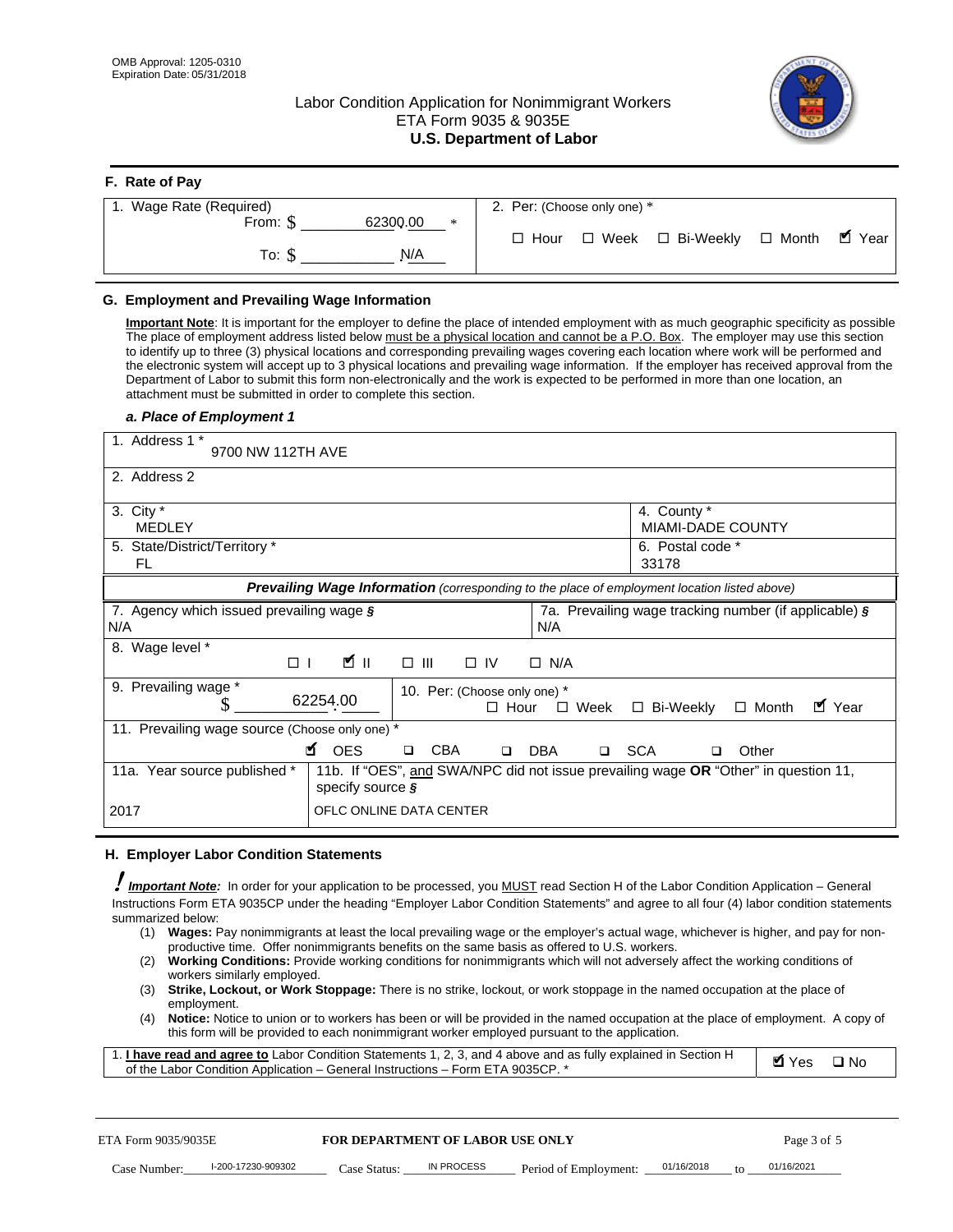

#### **I. Additional Employer Labor Condition Statements – H-1B Employers ONLY**

!**Important Note***:* In order for your H-1B application to be processed, you MUST read Section I – Subsection 1 of the Labor Condition Application – General Instructions Form ETA 9035CP under the heading "Additional Employer Labor Condition Statements" and answer the questions below.

#### *a. Subsection 1*

| 1. Is the employer H-1B dependent? $\S$                                                                                                                                                                                                 | Myes                                          | $\Box$ No              |  |
|-----------------------------------------------------------------------------------------------------------------------------------------------------------------------------------------------------------------------------------------|-----------------------------------------------|------------------------|--|
| 2. Is the employer a willful violator? $\frac{1}{2}$                                                                                                                                                                                    | $\Box$ Yes                                    | <b>M</b> <sub>No</sub> |  |
| 3. If "Yes" is marked in questions 1.1 and/or 1.2, you must answer "Yes" or "No" regarding whether the<br>employer will use this application ONLY to support H-1B petitions or extensions of status for exempt H-1B<br>nonimmigrants? § | $\blacksquare$ Yes $\square$ No $\square$ N/A |                        |  |

**If you marked "Yes" to questions I.1 and/or I.2 and "No" to question I.3, you MUST read Section I – Subsection 2 of the Labor Condition Application – General Instructions Form ETA 9035CP under the heading "Additional Employer Labor Condition Statements" and indicate your agreement to all three (3) additional statements summarized below.** 

#### *b. Subsection 2*

- A. **Displacement:** Non-displacement of the U.S. workers in the employer's workforce
- B. **Secondary Displacement:** Non-displacement of U.S. workers in another employer's workforce; and
- C. **Recruitment and Hiring:** Recruitment of U.S. workers and hiring of U.S. workers applicant(s) who are equally or better qualified than the H-1B nonimmigrant(s).

| 4. I have read and agree to Additional Employer Labor Condition Statements A, B, and C above and as fully                  |      |
|----------------------------------------------------------------------------------------------------------------------------|------|
| explained in Section I – Subsections 1 and 2 of the Labor Condition Application – General Instructions Form ETA $\Box$ Yes | ∩ Nח |
| 9035CP. $\delta$                                                                                                           |      |

# **J. Public Disclosure Information**

!**Important Note***:* You must select from the options listed in this Section.

| Public disclosure information will be kept at: * | Employer's principal place of business<br>$\Box$ Place of employment |
|--------------------------------------------------|----------------------------------------------------------------------|
|--------------------------------------------------|----------------------------------------------------------------------|

#### **K. Declaration of Employer**

*By signing this form, I, on behalf of the employer, attest that the information and labor condition statements provided are true and accurate;*  that I have read sections H and I of the Labor Condition Application – General Instructions Form ETA 9035CP, and that I agree to comply with *the Labor Condition Statements as set forth in the Labor Condition Application – General Instructions Form ETA 9035CP and with the Department of Labor regulations (20 CFR part 655, Subparts H and I). I agree to make this application, supporting documentation, and other records available to officials of the Department of Labor upon request during any investigation under the Immigration and Nationality Act. Making fraudulent representations on this Form can lead to civil or criminal action under 18 U.S.C. 1001, 18 U.S.C. 1546, or other provisions of law.* 

| 1. Last (family) name of hiring or designated official * | 2. First (given) name of hiring or designated official * |                                                     | 3. Middle initial * |
|----------------------------------------------------------|----------------------------------------------------------|-----------------------------------------------------|---------------------|
| <b>VIDYADHARAN</b>                                       | <b>SANJAY</b>                                            |                                                     | <b>NA</b>           |
| 4. Hiring or designated official title *                 |                                                          |                                                     |                     |
| <b>GENERAL COUNSEL</b>                                   |                                                          |                                                     |                     |
| 5. Signature *                                           |                                                          | 6. Date signed *                                    |                     |
|                                                          |                                                          |                                                     |                     |
|                                                          |                                                          |                                                     |                     |
|                                                          |                                                          |                                                     |                     |
|                                                          |                                                          |                                                     |                     |
| FOR DEPARTMENT OF LABOR USE ONLY<br>ETA Form 9035/9035E  |                                                          |                                                     | Page 4 of 5         |
| I-200-17230-909302<br>Case Number<br>Case Status:        | IN PROCESS<br>Period of Employment:                      | 01/16/2018<br>01/16/2021<br>$\mathbf{f} \mathbf{O}$ |                     |